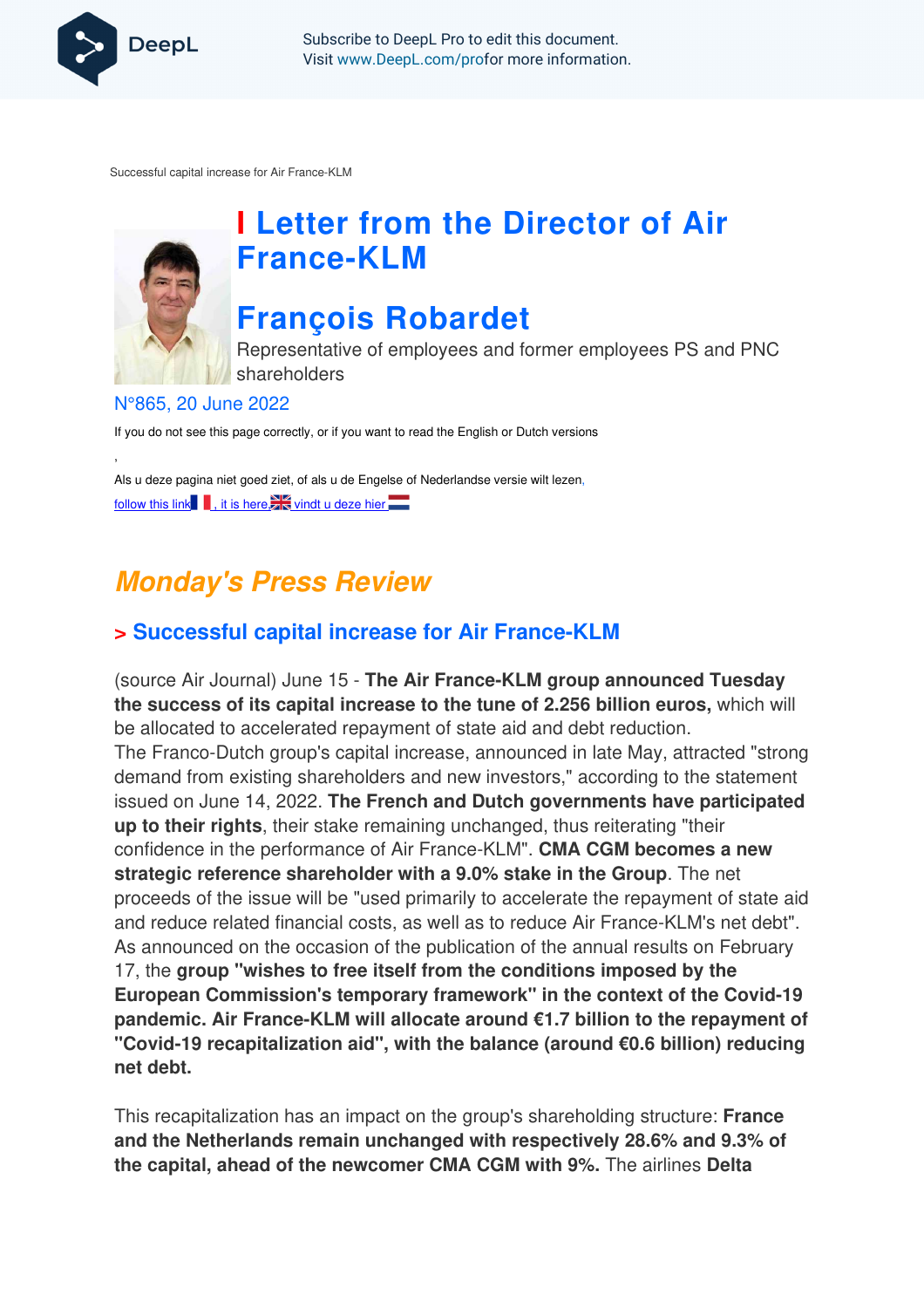**Airlines and China Eastern Airlines have fallen back, with the American going from 5.8% to 2.9% and the Chinese from 9.6% to 4.7%.** Treasury stock fell from 0.2% to 0.05%, and the public remained the largest shareholder, falling from 46.5% to 45.5%.

In terms of voting rights, the balance of power has also changed: France has risen from 28.1% to 28.5%, the Netherlands has fallen from 13.8% to 10.7%, CMA CGM has taken 8.3%, China Eastern has fallen from 11.4% to 5.6%, Delta has fallen from 8.6% to 4.0%, the company's treasury stock has fallen from 0.3% to 0.1%, and finally the public has risen from 37.8% to 42.9%.

The appointment of Rodolphe Saadé, CEO of the CMA CGM Group, as a member of the Board of Directors for a four-year term was approved at the shareholders' meeting last month, and will be effective "as soon as the regulatory approvals are obtained"

.

**Benjamin Smith, CEO of Air France-KLM said**: "The success of our capital increase is a strong demonstration of the confidence of our existing shareholders and new investors in the prospects of Air France-KLM. **This operation, which is part of** a broader strategy of transformation and reorganization of our Group, **will enable us to strengthen our balance sheet and increase our strategic flexibility**. In a context of strong travel demand, **Air France-KLM will continue to implement its strategic roadmap for** increased profitability and sustainability, while meeting customer expectations, respecting its CSR commitments and seizing opportunities as the airline industry recovers. (...)

**My comment:** The press release published by Air France-KLM is hopeful. It states that:

"In the context of an expected improvement in the Company's performance, and the target of a 7-8% operating margin by 2024, the Company is confident that no further dilutive measures will be necessary. The financial liquidity available to the Company (10.8 billion euros as of March 31, 2022) and the promising outlook will allow Air France-KLM to pursue the repayment of state aid, which will also contribute to the improvement of the Company's cost of financing.

CMA-CGM is now the third largest shareholder in the Air France-KLM group, close to the Dutch State (9ù versus 9.3%).

We will have to wait a few months to judge the impact of its arrival on the strategy of the Franco-Dutch group.

As previously announced, the employees and former employees shareholders via the FCPEs have participated in the Capital Increase in the framework of a blank transaction by reclassifying part of their preferential subscription rights in favor of CMA CGM, in a proportion allowing them to partially finance the exercise of the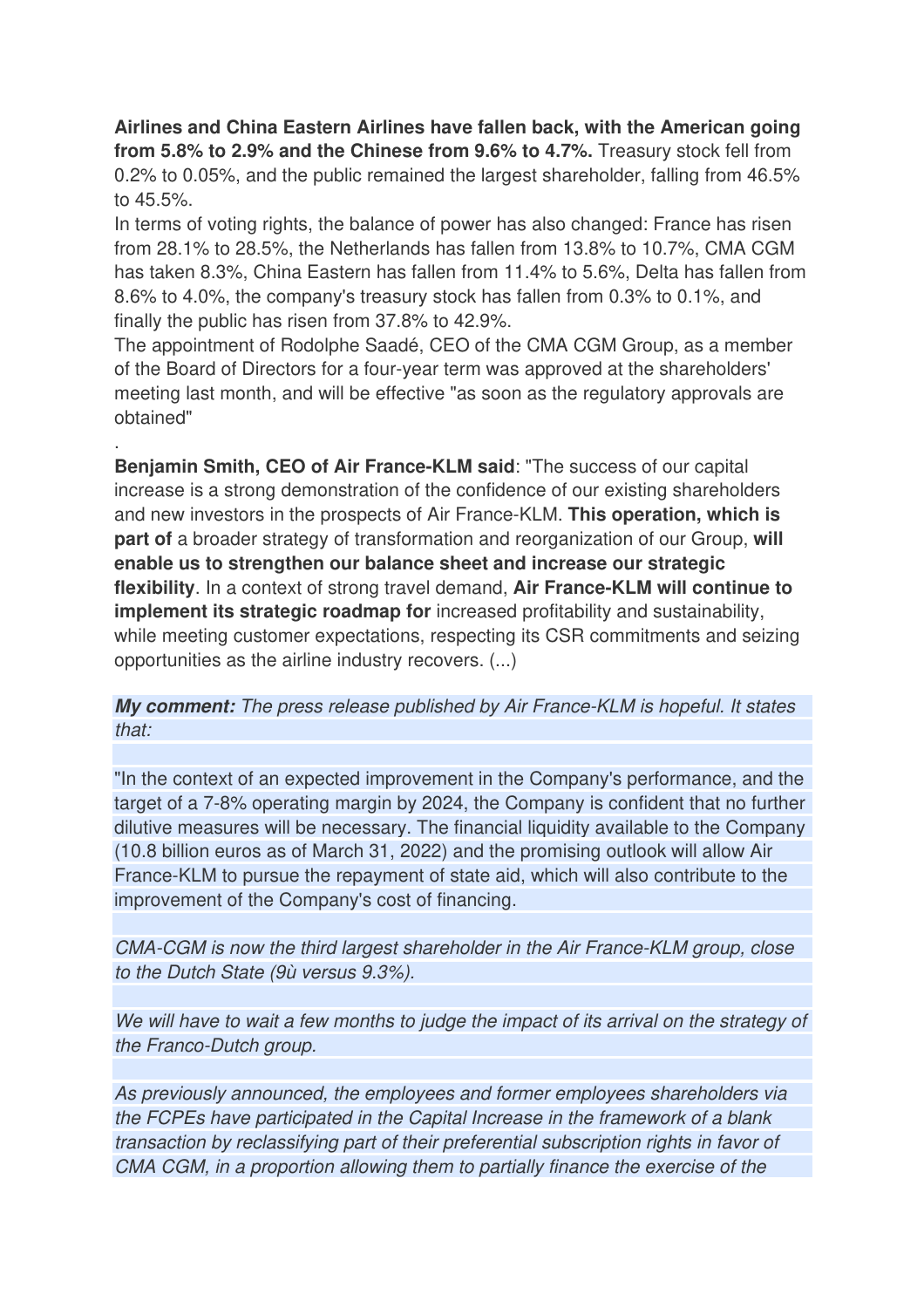balance of their preferential subscription rights through the use of the net proceeds of this sale.

Employees and former employees now hold approximately 1.2% of the share capital, far from the 10% target suggested in the 2019 Pacte law.

#### **> The government wants to substantially reduce Schiphol: at least 50,000 fewer flights per year.**

(NU source, translated with Deepl) June 16 - **The government wants a structural reduction at Schiphol**, De Telegraaf and AD report Thursday based on sources in The Hague. The number of flight movements (take-offs and landings) is to be reduced by at least 10%. **The 500,000 annual flight movements are to be reduced in the long term to 450,000 or even 440,000.** 

 Minister Mark Harbers (Infrastructure) would not comment on the figures mentioned by De Telegraaf during a debate in the Dutch parliament. "I am still trying to put the pieces together," he said. However, various sources in The Hague acknowledge the figures mentioned by the newspaper

**The recent heavy traffic at Schiphol Airport would not be the main reason for the airport's shrinkage. The government has already decided that the number of flights should be reduced**, reports AD

.

.

.

**The noise pollution that the airport causes to local residents would now be the decisive factor.** It has been known for some time that Schiphol does not meet the noise standards, but other measures would not have been sufficient. In addition, Schiphol was supposed to get a new nature permit this year, but that would cause problems. And **the nitrogen problem also plays a role**, an insider tells De Telegraaf.

The coalition agreement already stipulated that the nuisance to local residents should be reduced. But the quality of the Schiphol network should be maintained

**It is not yet known when the number of takeoffs and landings should be reduced.** Earlier on Thursday, it was already announced that Schiphol would cancel additional flights this summer to cope with the crowds. The two decisions are separate.

**My comment:** In the Netherlands, after the parliamentary elections of 2021, the Green Party has become the second political force in the ruling coalition.

Since then, the likelihood of a reduction in the number of slots allowed at Schiphol has increased. If this happens, KLM may have to choose between reducing the number of short-haul flights (at Transavia Netherlands or KLM Cityhopper) or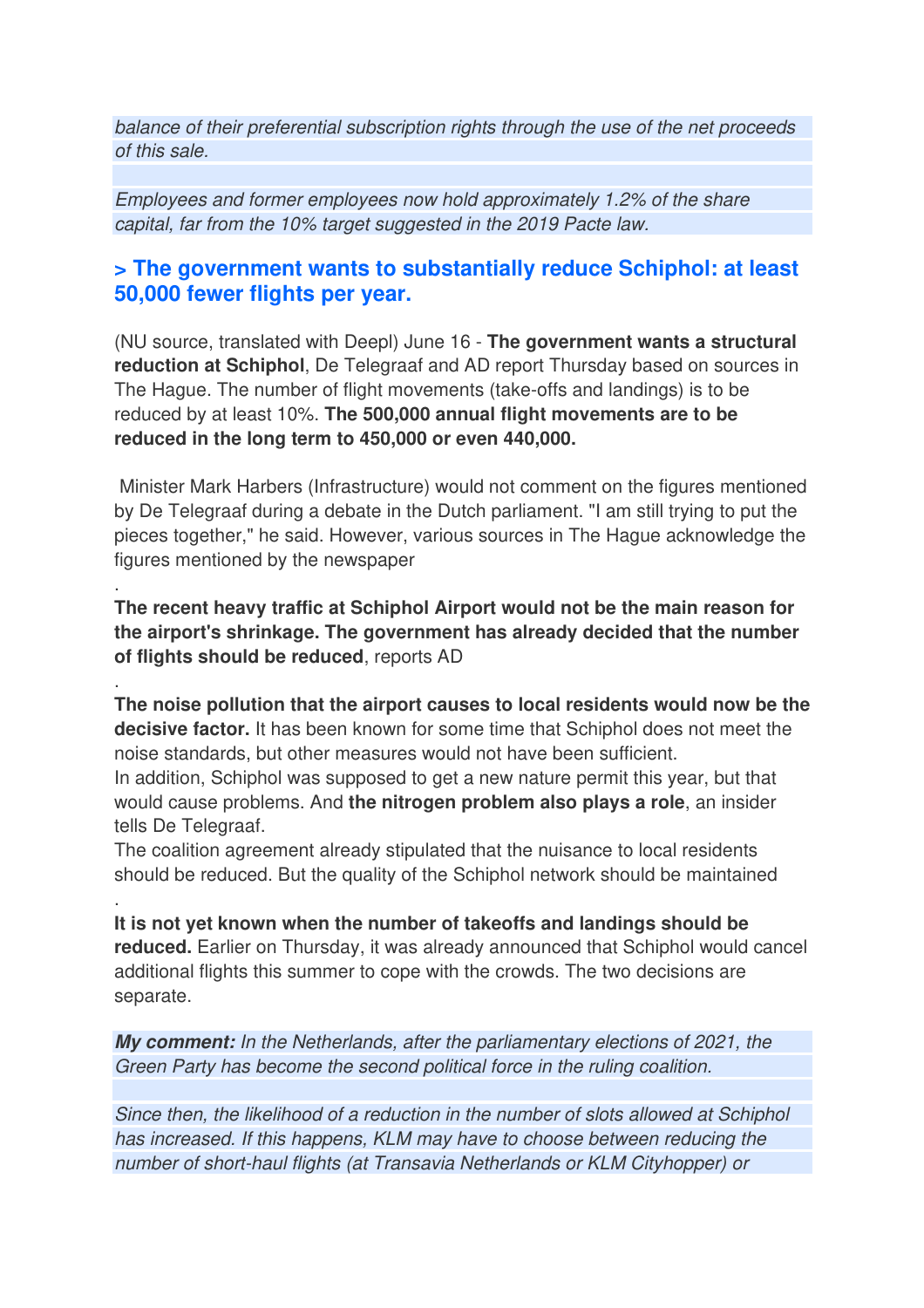reducing the number of long-haul flights.

If the option were to reduce short-haul activity in order to preserve the (more profitable) long-haul activity, Dutch customers would be the most penalized.

#### **> Air Austral to be controlled by Deleflie**

(source Air Journal) June 15 - The airline **Air Austral** announced Tuesday evening the departure of its CEO Marie-Joseph Malé, the withdrawal of Corsair and Tikehau Ace Capital having left the field open to the group of local investors Deleflie to take over - with the full support of the Region of Reunion.

Based at Saint Denis-Roland Garros airport, the French company **now knows its fate**. As predicted since the beginning of the month, the scenario of the announced marriage (supported by the State) of Air Austral with Corsair International and Tikehau Ace Capital is over: **Deleflie's Reunionese investors have submitted a "binding offer" to the Inter-ministerial Committee for Industrial Restructuring**  (CIRI). And they have asked for a "new governance" to relaunch the airline, which was previously controlled by the Region. **No details were provided last night on Deleflie's request for the cancellation of Air Austral's debt, some 220 million euros, nor on the 60 million euros supposedly put on the table for the operation**. After 10 years at the head of Air Austral, Marie-Joseph Malé left his position as CEO on June 14, 2022, with Joseph Bréma, Deputy CEO in charge of Economic & Financial Affairs, to ensure the transition "until the implementation of the new governance".

Marie-Joseph Malé arrived at the head of the Reunionese company in April 2012 to, according to the company, "accompany the recovery of the company. The business plan established and implemented on his arrival enabled Air Austral to break even in just one year and to initiate a necessary transformation with the aim of ensuring its sustainability. In 2017, in order to cope with the arrival of a low-cost airline, he deployed a strategy of profitable differentiation in order to return to profitability in 2019. This strategy will have enabled the company to stand out from the competition through a distinctive positioning by the comfort, modernity of its products and quality of its services, through the diversification of its network and the development of connections from its hub in Reunion and Mayotte."

(...) **It should be remembered that the French government must present Air Austral's restructuring plan by June 30 to the European Commission** (which had approved a new public aid of 20 million euros). The airline had already received 120 million euros in financing in 2020, including 86 million from SEMATRA and via an EMP.

**My comment:** Like all European airlines that received financial aid during the health crisis, Air Austral had until June 30 to present a restructuring plan and a plan to repay the state loans.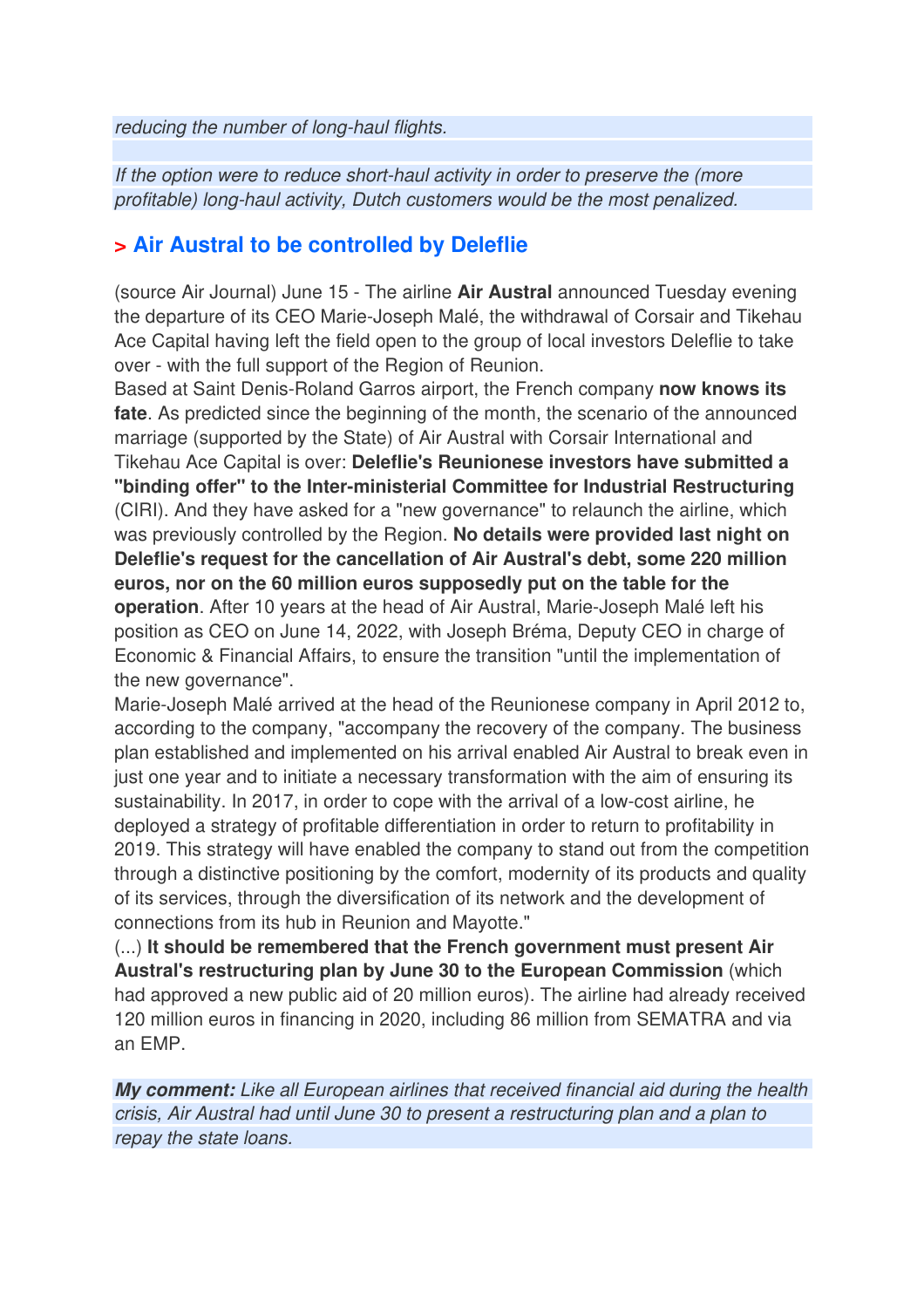Air Austral has only a few days left to do so.

### **> Qatar Airways posts record annual profit**

(Air Journal source) June 17 - In its June 16, 2022 statement, Doha-Hamad International Airport-based Qatar Airways Group celebrates its 25th anniversary of operations "with the best financial performance," 200% above its highest historical annual profit

 $\left(\ldots\right)$ 

**Qatar Airways Group posted a record net profit of \$1.54 billion in FY2021/22. Overall revenue increased to \$14.4 billion**, up 78% from last year, "and up a remarkable 2% from the full pre-Covid-19 (2019/20) fiscal year." Passenger revenue increased 210% year-on-year, "driven by Qatar Airways' network growth, market share increase and higher unit revenue for the second consecutive year." Qatar Airways carried 18.5 million passengers during the fiscal year, an increase of 218% over last year. **Qatar Airways Cargo remained "the world's leading player" with revenues growing by an impressive** 25% year-on-year with cargo capacity (available ton-kilometers) growing by 25% annually. (...)

These record revenues are the result of "decisions taken during the pandemic to expand Qatar Airways' passenger and cargo networks, with a more accurate forecast of the global market recovery, reinforcing customer and merchant loyalty and product excellence combined with stringent cost control."

(...)

**My comment:** The results announced by Qatar Airways are questionable. While the airline announced a 2% increase in the number of passengers compared to 2019, its profit would have tripled.

#### **> ICAO: Qatar Airways joins the International Sustainable Aviation Coalition**

(source Air Journal) September 24, 2021 - **Qatar Airways is the first airline in the Middle East to participate in the International Sustainable Aviation Coalition, an ICAO platform to "create synergies" between aviation stakeholders to decarbonize the sector.** 

 $\left(\ldots\right)$ 

**This coalition** promotes sustainable international aviation "by acting as a forum through which stakeholders can develop new ideas and accelerate innovative solutions that reduce greenhouse gas emissions at source," said Qatar Airways in a statement. It also **aims to** contribute **to "the development and implementation of a set of measures and the exploration of a long-term environmental goal related to international aviation.**"

The coalition's stakeholders are working on a wide range of sustainable aviation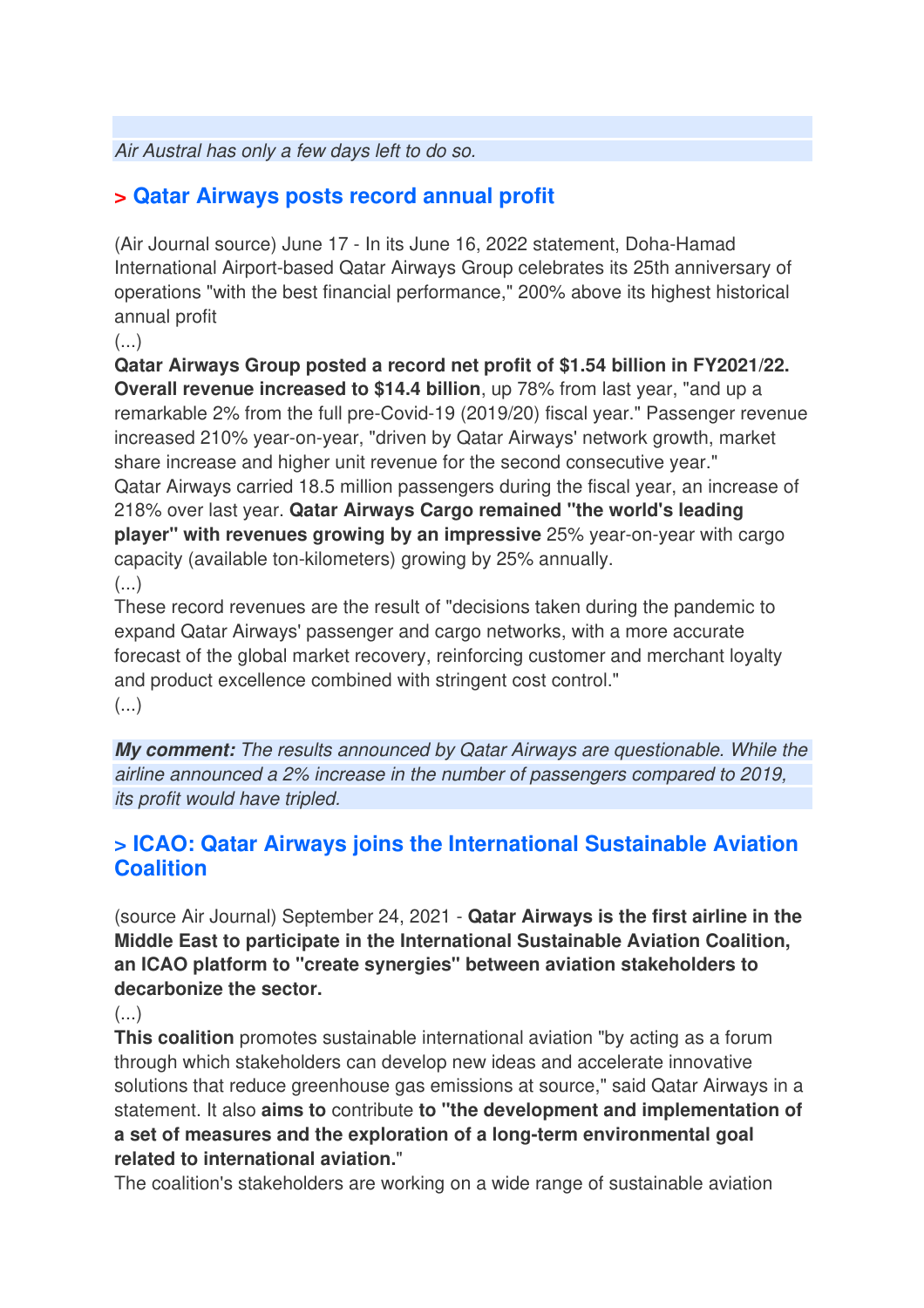topics, including fuels, infrastructure, operations and sustainable aviation technology. The coalition looks for early adopters when identifying potential new members. Areas of focus include raising awareness of the continued progress being made in reducing CO2 emissions in the international aviation sector, "strengthening leaderships and reinforcing existing partnerships and innovations.  $\left(\ldots\right)$ 

**My comment:** ICAO is a specialized and autonomous agency of the United Nations, whose role is to establish the global regulatory framework for international civil aviation safety. One of the five objectives that ICAO has set for itself is the protection of the environment.

In my previous letter, I incorrectly stated that it was up to IATA to extend the European carbon tax to all countries and consequently to all airlines.

It is rather up to ICAO to set standards (including environmental ones) for the airline industry on a global scale.

The best solution to avoid this unfair competition would be for this carbon tax to apply to all air travel worldwide. It is the responsibility of IATA, the International Air Transport Association, to implement this measure.

The next ICAO General Assembly will be held this fall in Montreal. The objective will be to define a LTAG (Long Term Aspirational Goal) for the international air transport sector.

For Air France KLM, as for other European long-haul airlines, it is essential that environmental standards are defined on as global a scale as possible in order to avoid the distortions of competition that are inevitable if measures are taken at European level.

### **Stock market press review**

#### **> Air France-KLM: Oddo raises its advice, lowers its target**

(source Cercle Finance) June 17 - **Oddo has raised its recommendation on Air France-KLM shares from 'underperform' to 'neutral',** while lowering its target price to €1.45, compared with €4.4 previously.

**We are raising our estimates**, especially for fiscal year 2022 (+11% in EBITDA and +9% vs. consensus, EPS down following the capital increase), in **order to take into account an improvement in yields in Q2 and Q3**," the analyst said.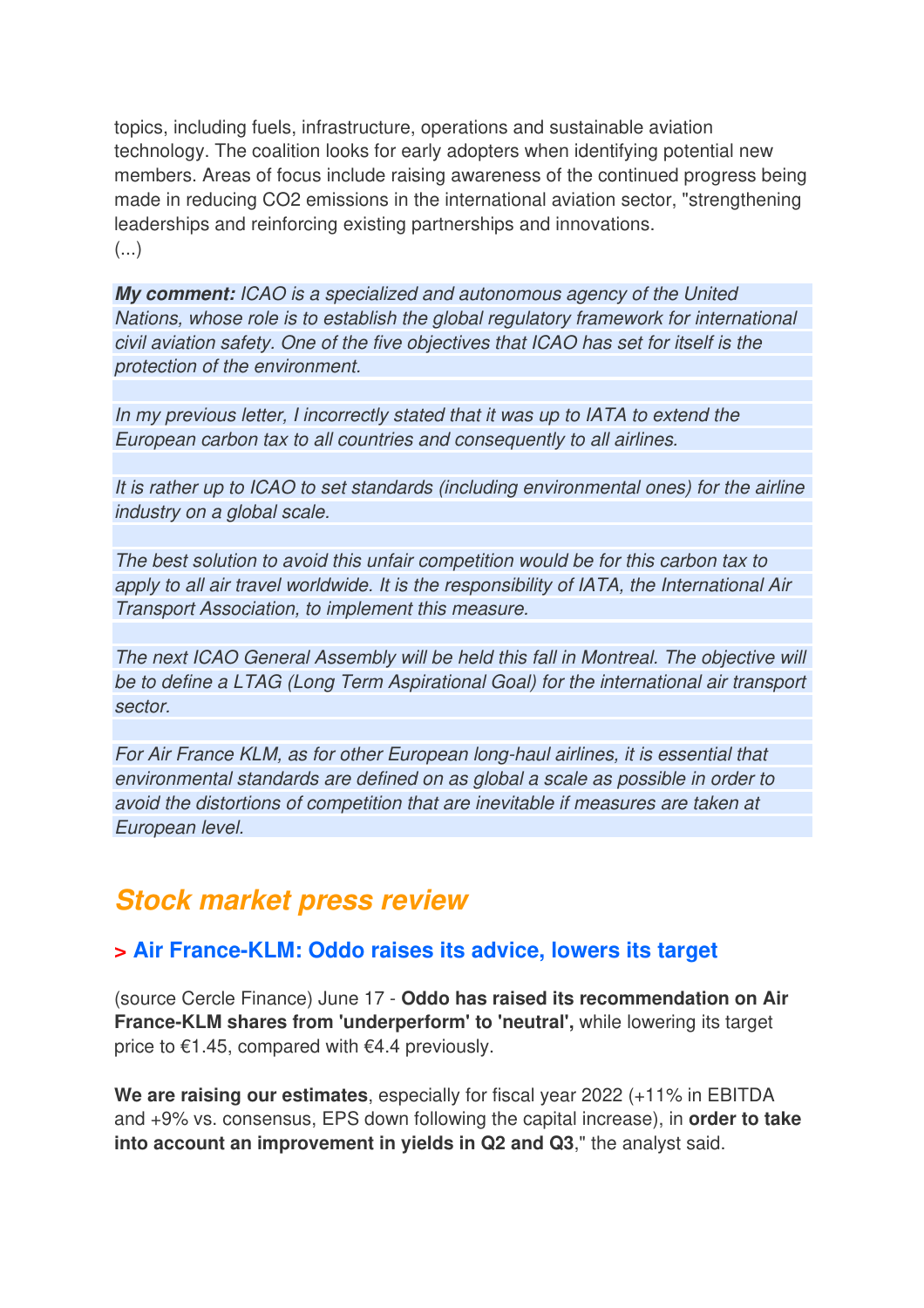Oddo believes that the rise in ticket prices in the French market should continue and amplify in the coming months.

The broker adds that the reservoir of pent-up demand and the gradual -but not complete- return of business travelers (60% of the 2019 level at the end of Q1) do not argue for a collapse in demand.

**The effects of the transformation plan of 4.3 billion euros by 2026** (including 3 billion euros by 2024, or 13% of the 2019 cost base) seem to us to be underestimated today, the research firm continues.

Oddo believes that while macro clouds are gathering, the current price also incorporates many risk factors (oil at \$120/bl, expectations of recession, fear of a new capital increase ...) and little good news. The stock is trading on an adjusted EV/EBITDA of 3.4x compared to 5.3x for Lufthansa and 4.7x for IAG.

### **End of the press review**

#### **> Advice for employees and former employees who are shareholders**

You will find on my navigaction site the modalities of access to the managers' sites.

To avoid forgetting to change your contact information each time you change your postal address, **I advise you to enter a personal e-mail address**. It will be used for all correspondence with the management organizations.

Keep all the documents related to your Air France-KLM shares in one place: all the letters you receive from the different managers, Natixis, Société Générale, your personal financial institution if you bought your shares through it.

#### **> Management of employee investment funds. Good to know**

When you invest money in one of the Air France FCPE funds, you get shares in these funds. You do not hold shares directly.

It is the supervisory boards, which you elected in July 2021 for a five-year term, that manage the funds and make the decisions.

The Aeroactions, Majoractions and Concorde funds only hold Air France shares.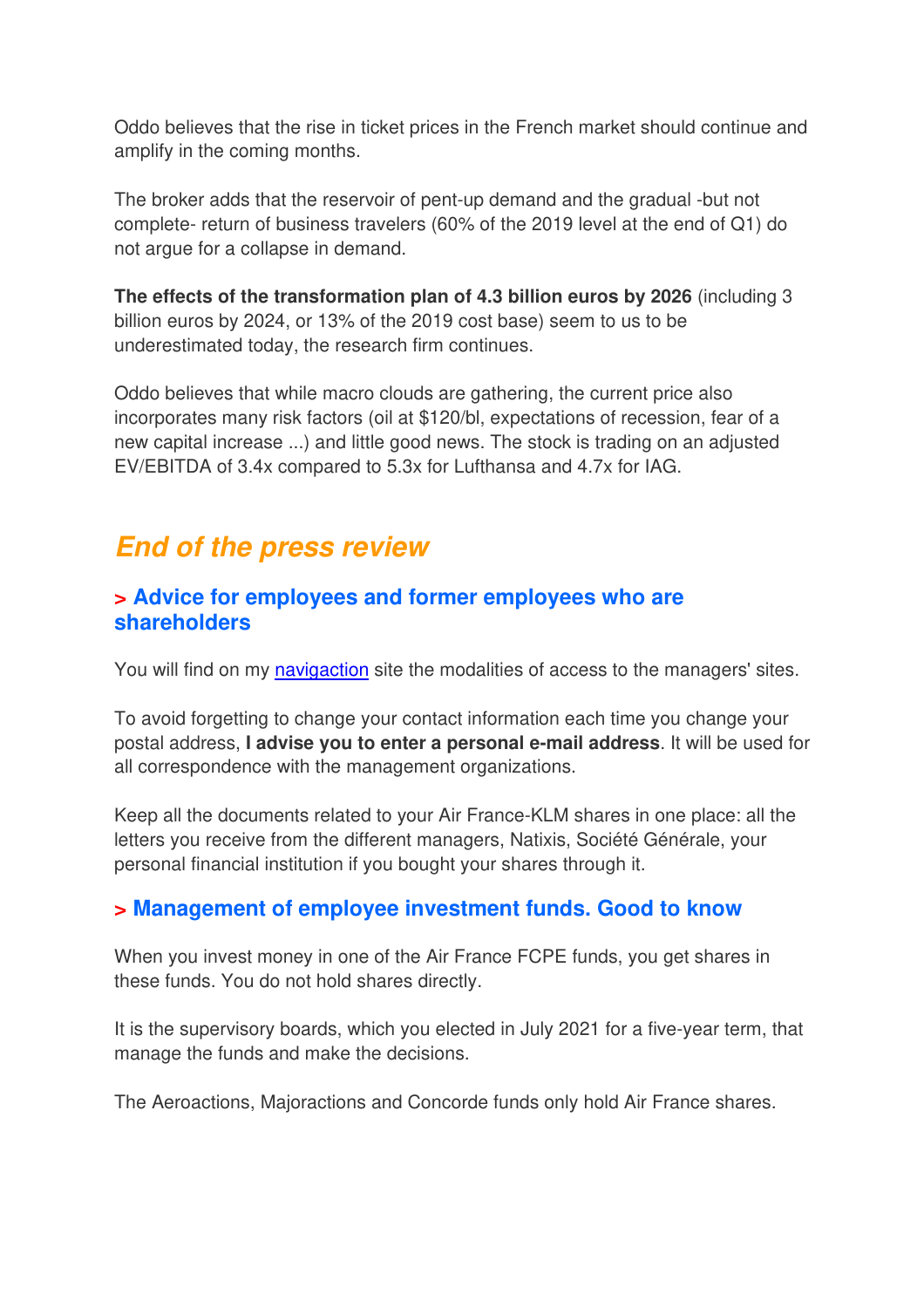The Horizon Épargne Actions (HEA), Horizon Épargne Mixte (HEM) and Horizon Épargne Taux (HET) funds manage portfolios of various stocks.

**My comment:** If you would like more information on the management of the various Air France FCPEs, please consult my website Navigaction, section Air France-KLM employee shareholding.

#### **> My comments on the Air France-KLM share price trend**

Air France-KLM shares closed at 1.365 euros on Monday 20 June. It is down this week by -13.39%.

Trading volumes are very high. It is likely that many participants in the capital increase are taking advantage of the fact that the current price is higher than the purchase price (1.17 euros) to take profits.



Air France-KLM share price performance compared to IAG and LH over one year.

**Since March 2021, Air France-KLM's share price has evolved in much the same way as that of its two main European competitors,** the Lufthansa and IAG groups.

However, there has been a divergence since the beginning of the year. Lufthansa's share price is performing better than Air France-KLM's, probably because the recapitalization of Air France-KLM is taking so long.

IAG's share price is down sharply. The high level of debt of the Anglo-Spanish group is highlighted by analysts.

**The average (consensus) analyst price for AF-KLM shares was 2.79 euros before the capital increase was announced**. The highest price target is 5.50 euros, the lowest 1.30 euros.

You can find on my blog the details of the analysts' consensus. I do not take into account the opinions of analysts prior to the beginning of the health crisis.

#### **> My comment on the evolution of** fuel **prices**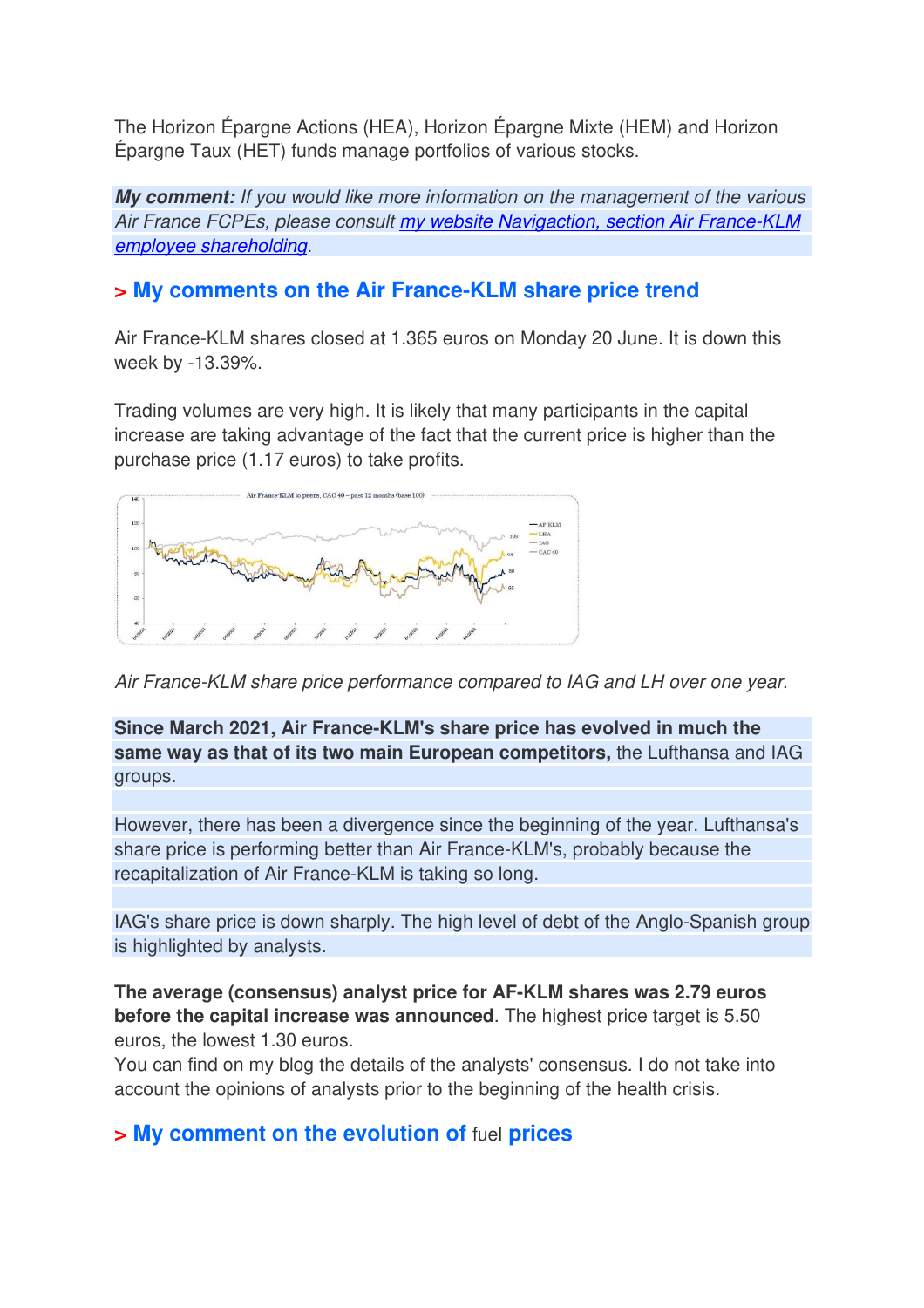**Since the beginning of the war in Ukraine, there is no longer any correlation between the price of a barrel of Brent oil and the price of a barrel of Jet Fuel.**  This is very clear on the graph below, which covers the period June 2015 - June 2022**.** 



According to specialists, this increase is due to an increase in the fuel reserves of the armed forces, which are composed solely of Jet Fuel.

Indeed, for several years, to ensure the strength of the infrastructure, the French Army has favored a single fuel policy aimed at powering all equipment, land vehicles and generators with jet fuel for air use.

**The price of jet fuel in Europe is up this week, reaching \$182 per barrel.** 

#### **Brent crude oil** (North Sea) is **down this week by \$8 to \$114**.

Since mid-February, it has been yo-yoing between \$100 and \$120.

At the beginning of March, Brent had reached \$132, close to its record of \$150 (in 2008).

At the end of October 2020, it was at a low of \$37.